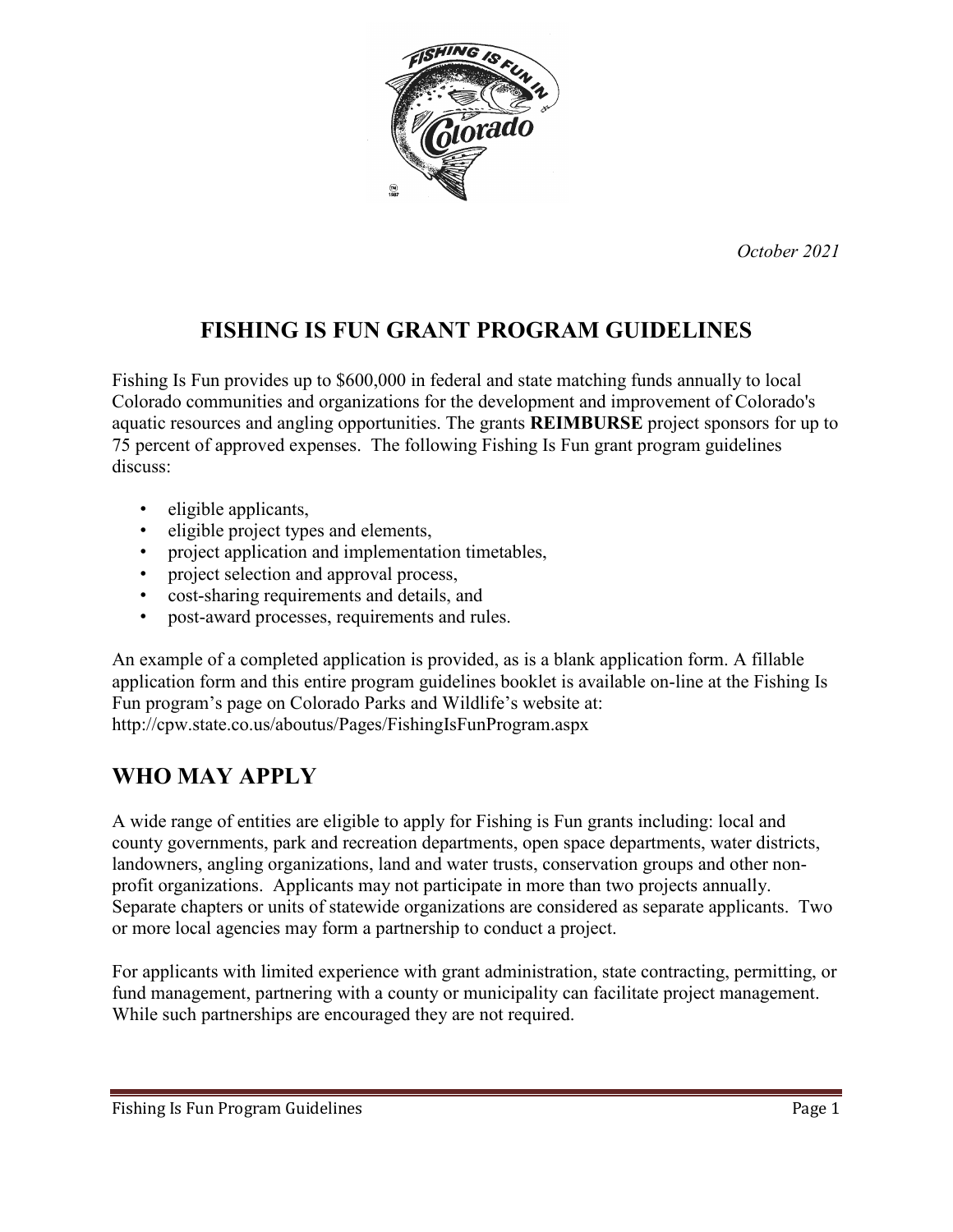## **ELIGIBLE PROJECTS**

The Fishing Is Fun Grant Program is designed to improve Colorado's sportfishing resources and anglers' ability to access them. Characteristics of projects that can help meet those goals include:

- The project will assist Colorado Parks and Wildlife in reaching its Strategic Plan goals, most notably an increase in angler recreation days or angler satisfaction.
- Proposed improvements are substantial in nature.
- The project directly relates to an improvement in or access to the sportfishing resource.
- Features will be maintained for the life of the project for sportfishing purposes, normally considered to be 20 years.
- Public access to the sportfishing resource is assured for the useful life of the project.
- The project is a cost-effective investment.
- Physical facilities will be of barrier free construction and be open to all anglers.

The Fishing Is Fun program has historically supported four broad categories of projects. However, project proponents are encouraged to propose other innovative projects if they can meet the goal of the FIF program – improvements to Colorado's angling recreation resources.

The four main categories of projects are:

1. **New Angler Access** - This category covers projects developing access to streams and lakes that have been previously closed to the public or to lands that are owned by public agencies but have been largely inaccessible by the public for lack of development or other site challenges. Access can be accomplished by easements, leases, or in some cases, fee title acquisition. It can include site and facility development associated with that access such as trails or access steps to fishing waters. It can also include identification of and signage for existing, but underutilized publicly owned angling access.

2. **Habitat Development** - Includes in-stream structures, bank stabilization, erosion control, revegetation, submerged fish habitat improvements, and renovation to irrigation diversion structures to facilitate fish migration or float angling access.

In-stream habitat project often present specialized challenges and require specific skills. For projects involving in-stream habitat work, early consultation with CPW aquatic biologists is strongly advised. Improvements based on the Natural Channel Design approach is also advised. A link to a Natural Channel Design checklist and background document is available on the Fishing Is Fun page on the CPW website. CPW aquatic biologists can also advise project sponsors on firms experienced with Natural Channel Design. Project sponsors have also often found it helpful for CPW aquatic biologists to be involved with the contractor selection process.

3. **Fishing Site Improvements** - This category includes development activities at existing public fishing sites such as restrooms, angler trails, fishing piers, shade shelters, parking lots, and other angler amenities.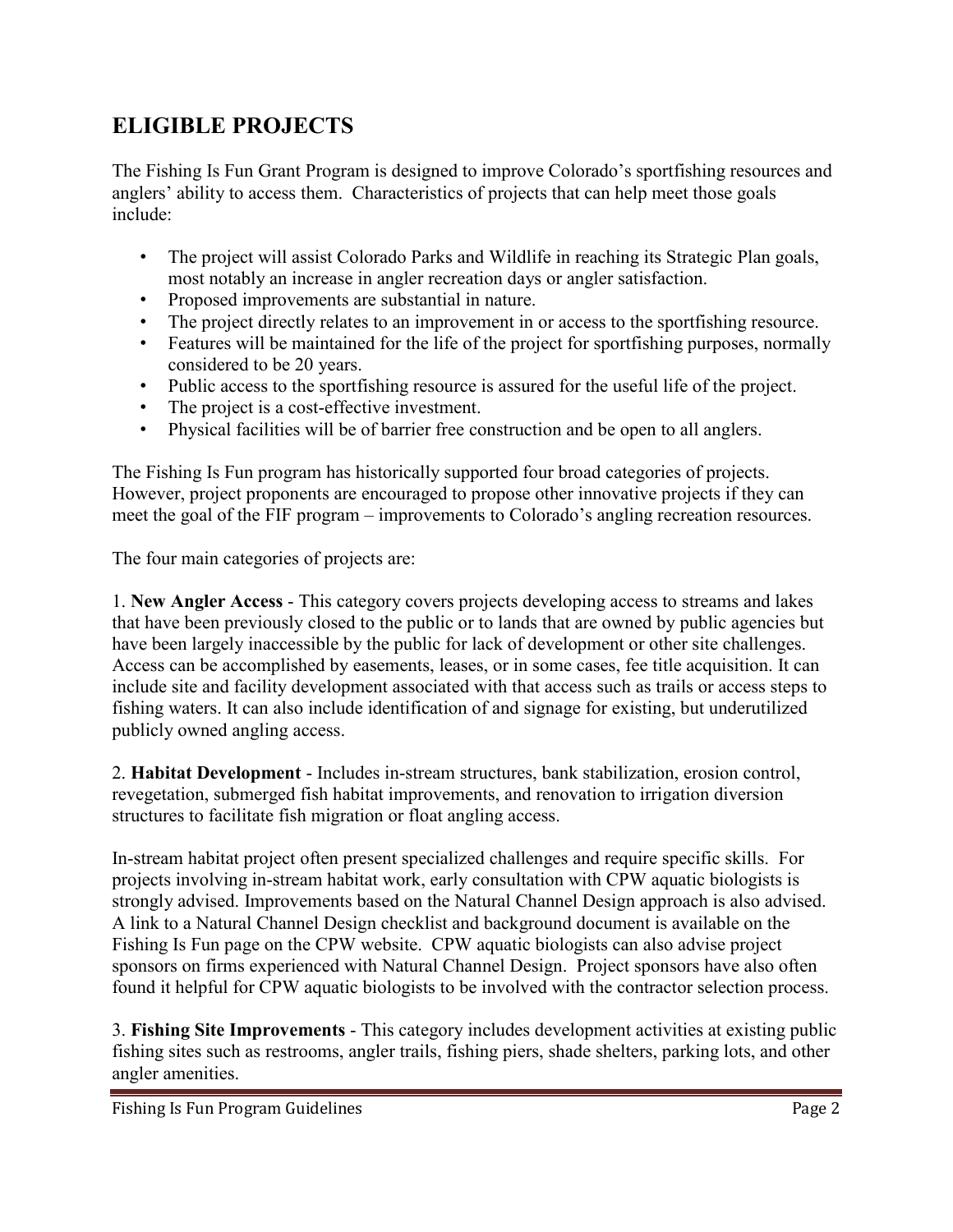4. **Boat Access** - This category covers all types of amenities associated with motor boat access. Projects can be on rivers or lakes and include improvements such as boat ramps, docks, restrooms, parking lots, fencing and access road improvements.

Fishing Is Fun projects often include one or more of the following elements:

- Construction or renovation of public fishing ponds
- Construction or renovation of boat ramps, docks, or fishing piers
- Restrooms (1)
- Stream or lake habitat improvement structures
- Fencing of stream riparian habitat
- Facility improvements such as access trails, parking, shade shelters, bank stabilization
- Angler access structures
- Public access for stream or lake fishing by fee title, easement or lease (2)

(1) If restrooms are involved, they must be an integral part of a fisheries project and substantially benefit anglers. Grant funding must be commensurate with the overall project benefit to anglers, i.e. costs may be pro-rated to reflect anticipated angler share of usage.

(2) If new public access involving a property interest (i.e. access easement, fee title acquisition) is part of a project, the sponsor must contact the FIF program coordinator early in the process and prior to submitting the application. Additional requirements are involved with real estate actions that must be addressed by CPW staff.

## **INELIGIBLE PROJECT ELEMENTS**

No grants will be made for overhead, program administration, planning or research. Awards are not given for contingency funds or unanticipated overages. Grants will not be made for any project not available to the general public for fishing purposes or for ventures with a commercial emphasis. "Seed" money or general operations funds are not available from Fishing is Fun. BBQ pits, RV hookups and non-fishing related amenities are not eligible for reimbursement or for use as match.

Projects that are designed primarily to benefit other outdoor recreation activities that may conflict with angling will be closely scrutinized. Whitewater parks are a recent example of projects that may result in habitat or usage impacts that can impair a quality angling experience. Applicants should work with CPW aquatic biologists to assure potential conflicts will be avoided.

Proposals such as fishing clinics, aquatic displays or angler education are not eligible for Fishing Is Fun funding, but can receive assistance through other CPW programs. Please contact the Colorado Parks and Wildlife Education Section in Denver for information on programs that can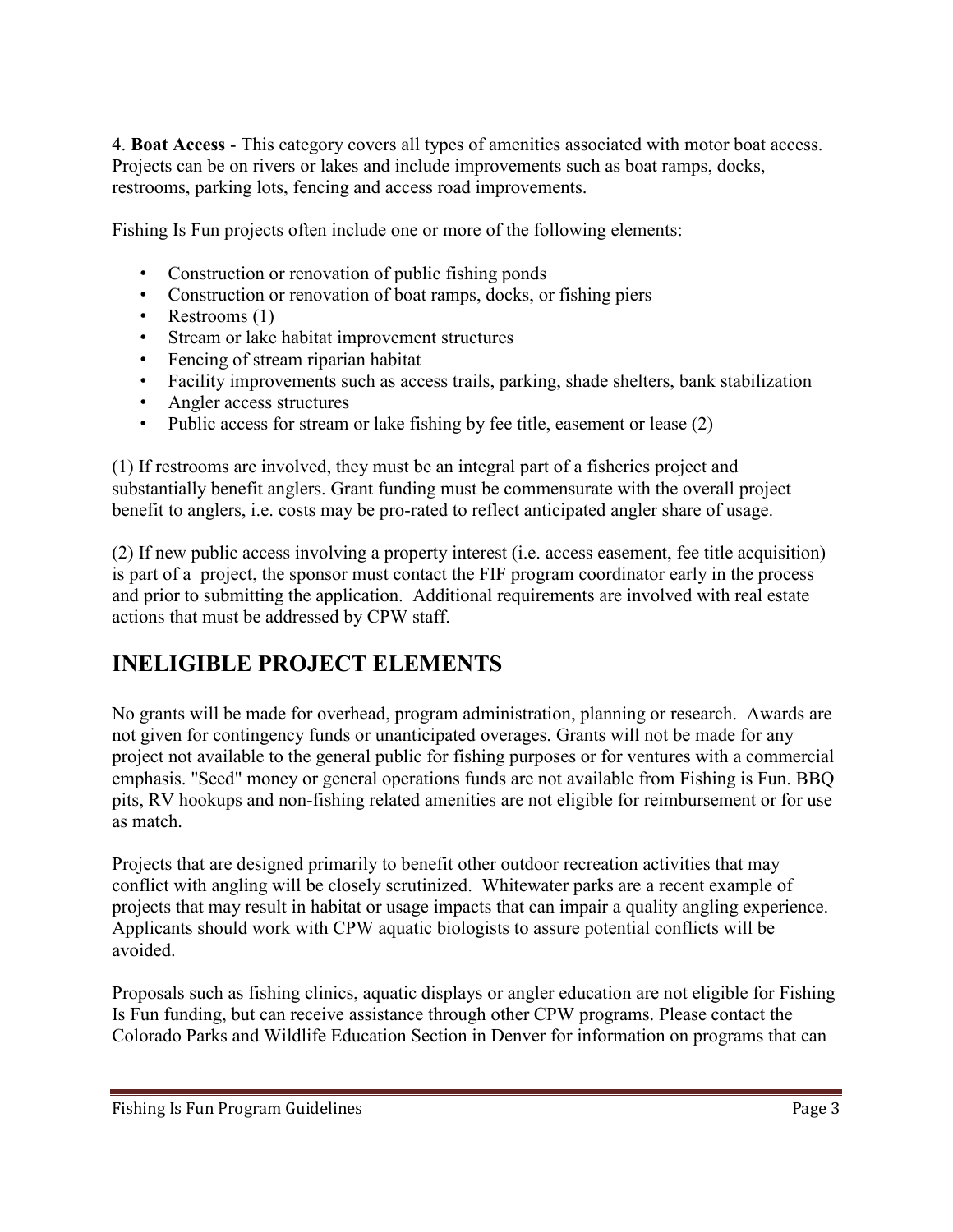support angling education projects. Additional information is also available on the CPW website.

## **EXAMPLES OF RECENT FIF PROJECTS**

- Open municipally-owned raw water pond to public fishing, including parking and access trails.
- In-stream work to deepen stream channel and establish improved fish habitat.
- ADA-compliant fishing piers and access trail on existing and new ponds.
- Shade structures and restrooms at existing ponds and lakes.
- Redesigned in-stream diversion structures to allow fish migration to and from spawning areas.
- Perpetual access easements to stream or lake angling opportunities.
- Boat ramps to allow angler float fishing opportunities.
- Aerators to improve fishing pond aquatic conditions.

A map showing the locations of recent Fishing Is Fun projects is available on the Fishing Is Fun page on the CPW website.

# **PROJECT REVIEW AND APPROVAL SCHEDULE**

There are several steps in the FIF application, review and approval process. Applicants are advised to contact their local Colorado Parks and Wildlife (CPW) office as soon as possible, but at least 30 days prior to application deadline. Projects often have technical or biological questions associated with them. Guidance and input from local CPW personnel has proven to be valuable in developing the best possible proposal.

### **Applications are due in area or regional office by early March. See the application calendar for specific dates for the upcoming funding cycle.**

Once the application is complete, the District Wildlife Manager (DWM) or area aquatic biologist will sign and forward it to the Senior Regional Aquatic Biologist. Applications in each CPW region will be evaluated and ranked by staff. Applications undergo a thorough review process by the CPW Regions. Project sponsors may be contacted during this time for more information, beyond that provided in the first stage. **Please be patient but also be aware that lobbying CPW management, commissioners or review panel members during the selection process will disqualify the project from further consideration.**

Applications are forwarded to the Denver headquarters by early April. Following technical review by the FIF program coordinator, project funding applicants and local sponsors will present their project at the meeting of the **FIF Review Panel in Denver in mid-May** (see the current application calendar for specific dates). CPW Regional Aquatic Biologists or the local District Wildlife Manager who helped with the project application may also be present to answer technical or biological questions from the panel.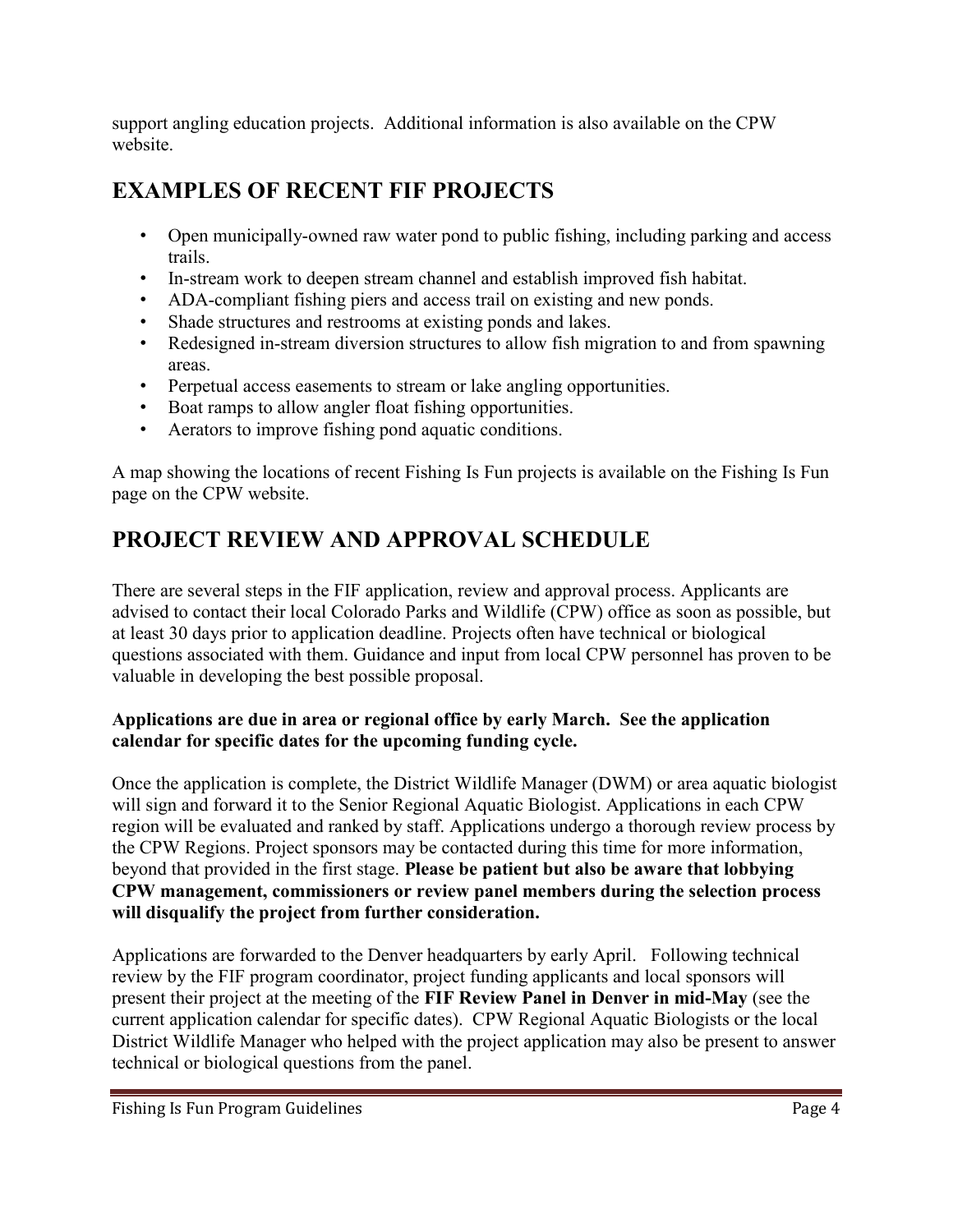After the presentations, the Review Panel develops a set of funding recommendations, which will be forwarded to the Director of Colorado Parks and Wildlife. In the selection process, highrated projects historically have been those that foster significant increases in angler use, open up new public access to fishing waters, and/or include a high percentage of matching funds. However, the review panel also recognizes that not every community or organization can provide matching funds beyond the 25% minimum, or that a project may not provide a large increase in angler numbers but may be very important to that community. The review panel takes such factors into account in assessing the merits of projects. Other review factors include confidence in an ability to complete the project, a diversity of local funding or support, the quality of the project description in the application and at the review panel presentation, and regional CPW assessment of the project. Around mid-June, applicants will be notified of final funding decisions.

### **WHAT HAPPENS IF YOUR PROPOSAL IS AWARDED FUNDING?**

After CPW conditional award of funding, projects are also reviewed by the regional U.S. Fish and Wildlife Service office. This stage is not a competitive review, but assures that the project satisfies federal requirements, including compliance with the National Environment Policy Act (NEPA), wetlands protection, historical site protection and other federal laws and rules. After federal grant approval is received, a contract will be drawn up and signed between the project sponsor and the Colorado Parks and Wildlife -- the final step before construction can begin.

Examples of standard contract language for projects with government and non-governmental project sponsors are available on the Fishing Is Fun page of the CPW website. Project sponsors are strongly advised to review and understand contract requirements that will apply once a project is receives final funding approval. Please contact the Fishing Is Fun program coordinator if you have questions about any of the contract provisions.

There is no legal commitment of funding until federal approval of the project is received and a contract is duly executed by the state and sponsor. At that time a specific letter of authority to proceed will be provided to the sponsor**. Starting any work or letting any contracts before the contract is approved and prior to having the letter to proceed may invalidate the federal grant and state award!**

U.S. Fish and Wildlife Service approval and a signed contract with the state for the project, including the Notice to Proceed, should be completed no later than April of the following year of the conditional award notification. Earlier US Fish and Wildlife Service approval and state contract completion is often possible, depending on the timing of project construction and the complexity of the work to be done. Projects should be completed in a timely manner but no later than December 31 of the year following the final grant and contract execution.

Applicants are required to submit quarterly status reports during construction, and upon completion of the project an annual operating report. Instructions and standardized forms will be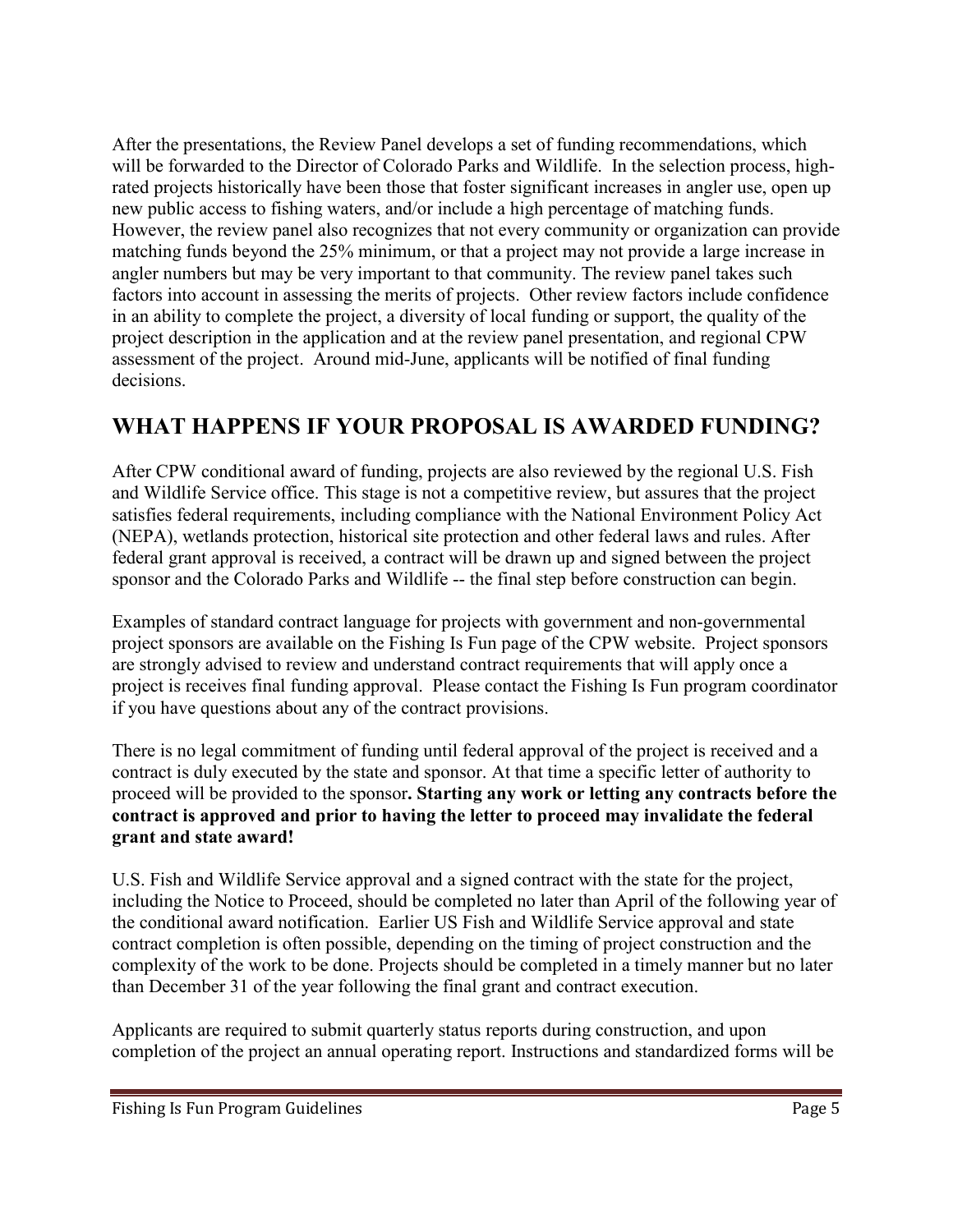attached to the contract for this purpose, and are also available on the Fishing Is Fun page of the CPW website.

Field inspections may be made as projects are being constructed. Particularly for in-stream habitat improvement projects, project sponsors should keep CPW area personnel advised of construction schedules. Upon completion of the project, CPW personnel will inspect the project prior to approving final payment to the sponsor. The project sponsor is responsible for acknowledging, generally through credit signage, the Fishing Is Fun Program's financial support of the project. Acknowledgement of Fishing Is Fun's support can be made on signage that also recognizes other donors to the project. If signage is not possible, recognition on the sponsor website or in newsletters may substitute.

Annual inspections or reports from project sponsors on the condition of funded improvements are also called for in the contract. Project sponsors are obligated to maintain the use of the project for its anticipated lifetime, normally considered to be 20 years. Public access to the improvements is required for the entirety of the useful life of the improvements.

## **WHAT IF YOUR PROPOSAL IS NOT SELECTED?**

Fishing Is Fun is a competitive statewide assistance program. As with any grant program, experience with program expectations will improve a project's chances. Discussions with and reviews by local CPW personnel and aquatic biologists will also help applicants strengthen a proposed project. A clear willingness to cost-share the project can also be an important factor – historically, local cost share for successful Fishing Is Fun projects have averaged approximately 40 percent of total project costs. The Fishing Is Fun program coordinator can also provide feedback on the review panel's comments or observations on the project.

Proposals not funded in one year may be re-submitted in future years, but they must go through the same application process – e.g., be submitted to and signed by the local DWM officer or aquatic biologist and sent to the regional FIF coordinator -- for the next funding cycle. An application which fails to follow this process will not be considered.

## **WHAT QUALIFIES AS MATCHING FUNDS?**

Matching funds are an important part of any proposal. For an applicant, the determination of acceptable matching funds can be confusing. If questions arise during application preparations, it may be advantageous for the District Wildlife Manager or applicant to contact the FIF Program Coordinator, Jim Guthrie, directly at jim.guthrie@state.co.us to determine if the proposed funds or donations are eligible for use as match.

Guidelines covering the determination and use of eligible matching funds are as follows:

1. **Fishing Is Fun funds may not exceed 75 percent of the total project cost.** "Federal funds" includes Fishing Is Fun grants and Sport Fish Restoration Program funds from the CPW. Other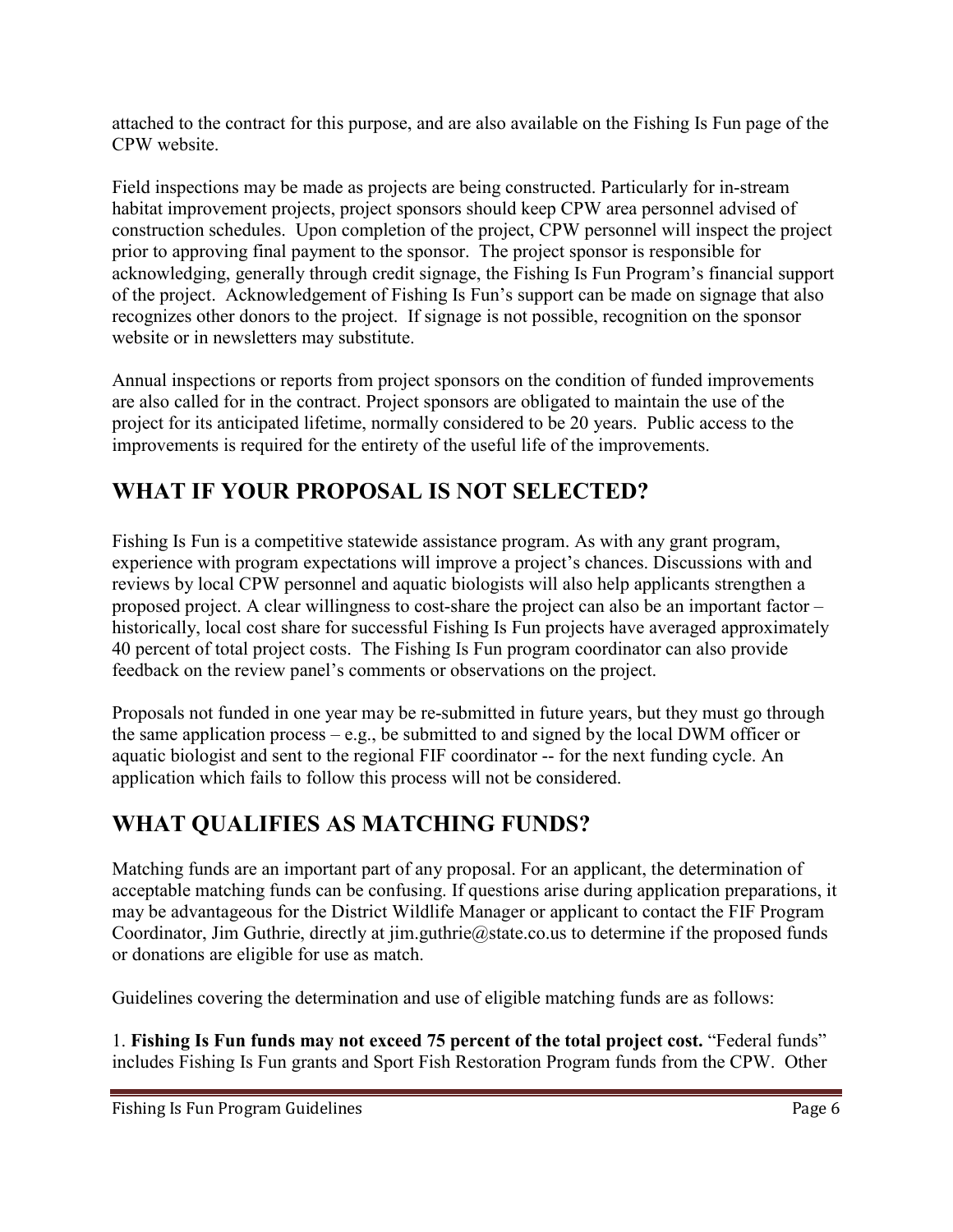federal funds such as those from the U.S. Forest Service, Bureau of Land Management, US Army Corps of Engineers, or the U.S. Fish and Wildlife Service may be part of a project but cannot be counted as eligible match. In-kind and cash donations must come from non-federal sources.

2. In-kind contributions may be in the form of non-federal volunteer labor, donated or reduced cost materials from local businesses, and donated use of equipment or costs incurred by the contractor or subcontractors to the complete the project. To be eligible as an allowable cost, all in-kind contributions must be expressly approved by the state and USFWS to be a necessary and integral part of the project. In-kind matching funds may be used in addition to, or in place of, cash donations.

3. Third party in-kind contributions may count toward satisfying the matching requirement only if the project sponsor would otherwise have to pay for them to complete the project. Adequate documentation of volunteer labor (e.g. signed time sheets) and in-kind services will be important when requesting reimbursement.

4. In-kind match may not include costs that are borne by other federal grant agreements. This includes costs and third party in-kind contributions that have been used to satisfy matching or cost-sharing requirements of another federal grant/aid agreement or any other award of federal funds. U.S. Forest Service challenge grant or federal county aid dollars cannot be used to match Fishing Is Fun grants.

5. Unless expressly permitted in the project assistance agreement, income derived from the project or program by the participants or subcontractors may not be counted as part of the match requirement.

6. In-kind match must be specifically tied to approved work units of the project documented in the work plan of the application, and will be specified as a line item in the budget exhibit of the contract.

7. Indirect costs (such as overhead charges or contingency estimates) may not be included as part of in-kind contributions. This also applies to non-expendable tools and equipment that have a use beyond the project.

8. Engineering, project design, land and water surveys, blueprint preparation and environmental assessment preparation specific to project construction can be counted as matching funds.

9. No funds expended prior to the receipt of a letter to proceed will be eligible as match, except for pre-approved preliminary costs associated with the design and planning of project. This does not apply to property or structures already owned by the applicant which may be dedicated to the objectives of the project. However, if the proposed project contemplates using land or buildings as match, consultation with the Fishing Is Fun program coordinator is strongly advised.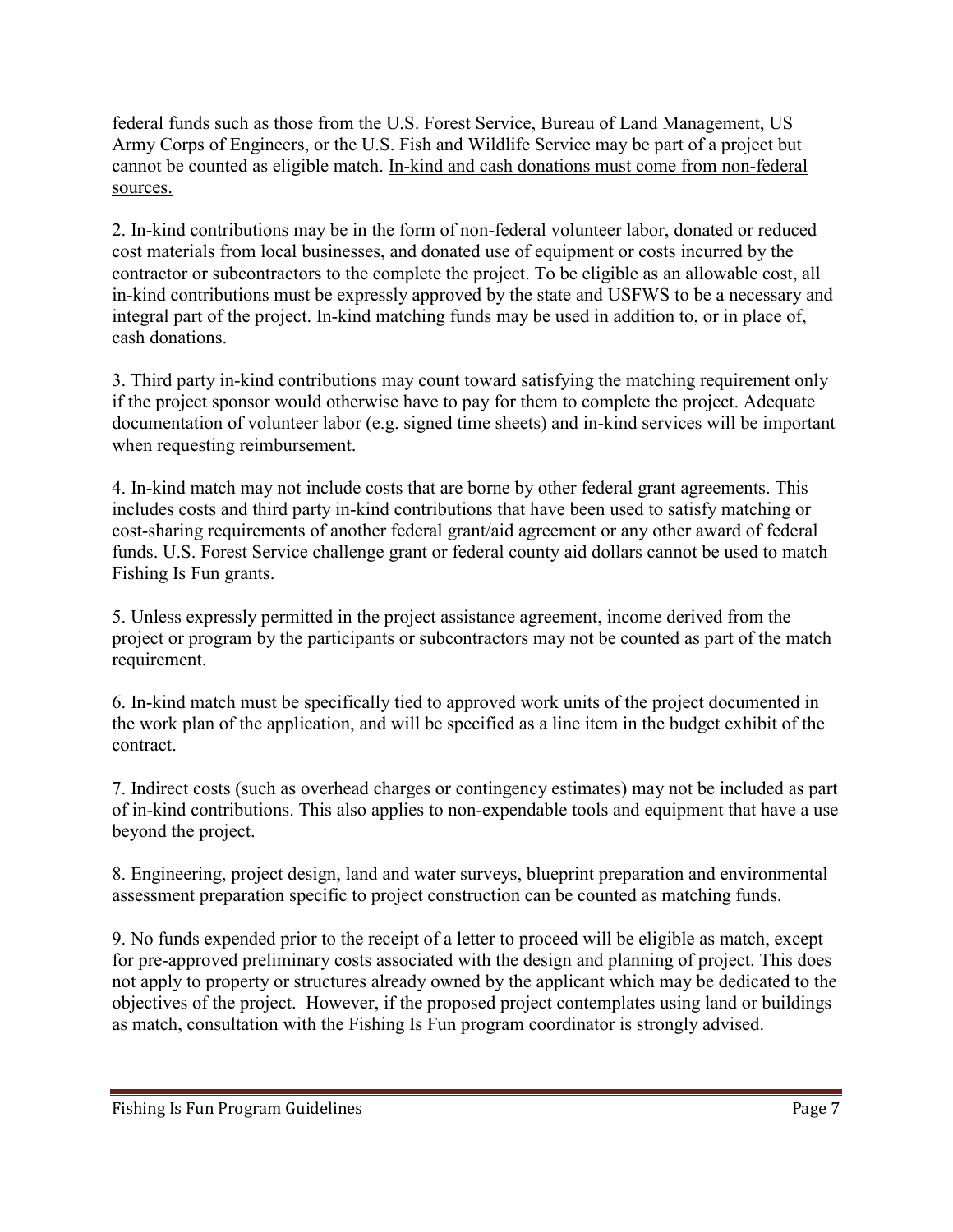10. Under no circumstances will expenses on construction work performed prior to the grant approval and contract execution be eligible as match or for reimbursement.

Federal dollars cannot be used as the source for local match nor can donated labor from a federal agency be used for match. Acceptance of justifiable items and their value will be subject to approval by the Fishing Is Fun Program Coordinator.

## **HOW IS THE VALUE OF IN-KIND MATCHING FUNDS DETERMINED?**

The valuation of an in-kind contribution is dependent on whether the contribution is from the state, contractor or a third party. Examples of in-kind match include volunteer labor, reduced cost or donated specialized labor or equipment provided by a project partner, or labor from a county public works crew paid for by the county.

1. State contributions are valued at cost to the state regardless of current market value.

2. Generally, contractor or third party in-kind contributions are valued at the rate the state or the project sponsor would have to pay for similar services or property if purchased on the open market.

3. Materials such as rocks, gravel, or lumber contributed by a contractor or third party will be assigned the market value at the time of the contribution.

4. If the contractor or a third party contributes land or equipment, or the use thereof such as a construction access easement, the contribution will be valued at the fair rental rate over the term of the project or the fair market value of the land or equipment, whichever is less. Only land or equipment, or portions thereof, necessary and integral to the completion of the project will be considered for inclusion as an in-kind contribution.

5. Fair market or rental values included in projects are subject to state review and approval. Documentation or certification of comparable market value must be provided at the time of a reimbursement request.

6. If not specified in the budget outline of the application, the donated labor will be valued at \$20 per hour. The use of higher hourly figures must be justified by the type of work and qualifications of the worker. Contact the Fishing Is Fun Program Coordinator for further information on the determination of allowable wage rates for donated labor or services.

## **COMPLIANCE REQUIREMENTS**

A number of federal requirements have to be addressed for all projects. These "compliance issues" are addressed as part of the federal aid application portion of the process, not during the initial application and panel review process. Depending on the nature of the projects, substantial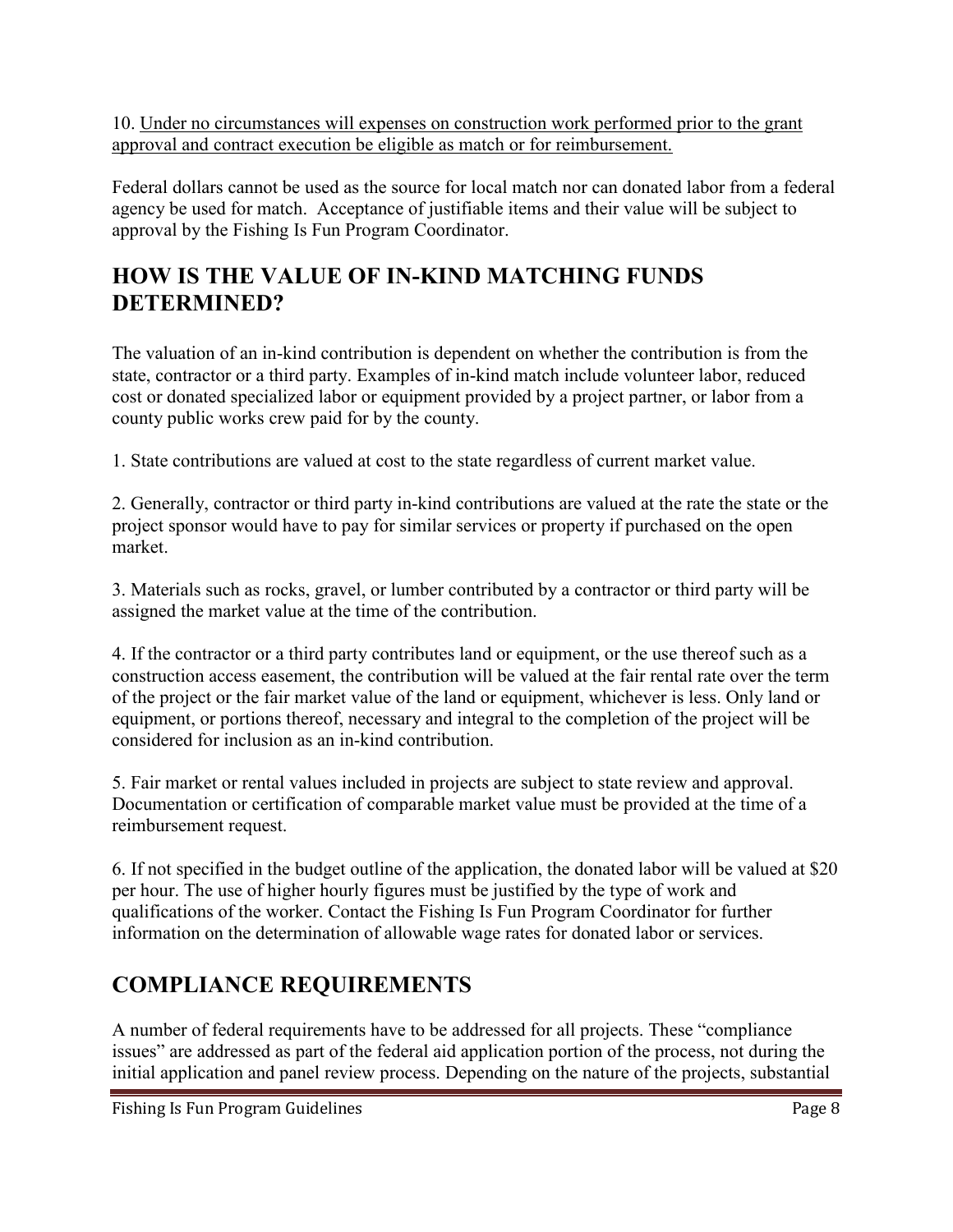delays – up to nine months or more – may occur as a result of these requirements, although lengthy delays are the exception. The following lists some compliance assurances that are typically required as part of the federal review process:

### **Potential compliance requirements -- What it is, who takes lead on addressing:**

#### **Historical and Cultural Preservation**

*A written statement from the State Historical Preservation office clearing your project – CPW normally takes the lead on this.*

### **Prime and Unique Farmland**

*A written confirmation from the Natural Resources Conservation Service clearing your project site from the unique or prime farmland restrictions – CPW normally takes the lead on this.*

### **Army Corps of Engineers 404 Permit**

*A 404 Permit, nationwide permit or clearance from the Corps of Engineers may be needed for projects that could affect jurisdictional wetlands or will occur in streams, rivers, lakes and the like – the project sponsor normally takes the lead on this, if applicable, through contact with the local Army Corps of Engineers Office. CPW aquatic biologist can often provide guidance or assistance on this requirement.*

### **Endangered Species**

*Each project must assess whether there will be an impact on any federally-listed threatened or endangered species or how any impact will be mitigated – CPW personnel normally take the lead on assessing the presence of any listed species. Project sponsor may take the lead on determining course of action should endangered species issues arise.*

### **Environmental Assessments**

*Projects that involve water depletions, wetlands or other environmental impacts may require an acceptable Environmental Assessments – Project sponsor will develop any required environmental assessments.*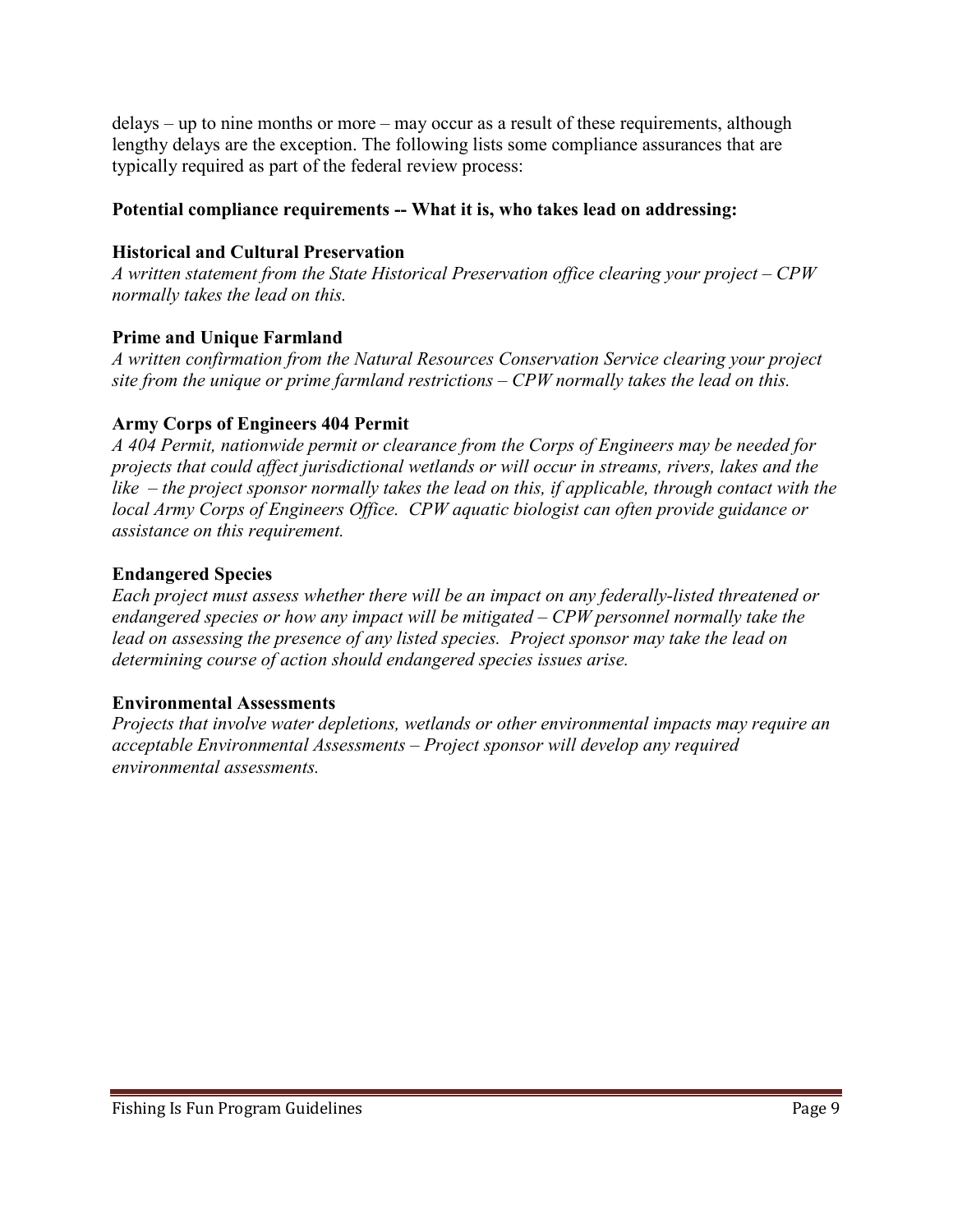### **TIPS FOR REVIEW PANEL PRESENTATIONS**

- Arrive at least 15 minutes early.
- Powerpoint presentation is the most common way to describe the project, but is not required. If handouts are used, bring 8-10 copies.
- Plan on a 10-15 minute presentation, followed by about 10-15 minutes of questions from the panel.
- Focus on the angling benefits of the project. Describing the overall project (e.g. new town park, including a fishing pond) is helpful, but Fishing Is Fun funding is for angling improvements so those should be emphasized.
- If the site currently has some angling, do you have photos of angling activity?
- Include a map showing the general location of the project, and a site map showing the proposed improvements, if possible.
- List partners and supporters of the project. These can include potential beneficiaries and interested parties (e.g. youth organizations, nearby schools or senior centers) as well as financial supporters.
- If possible, include comments from local CPW field staff or aquatic biologist.
- Describe the expected timing of the work when would you like to start?
- Be ready to say whether or how the project would be affected if only reduced funding is available.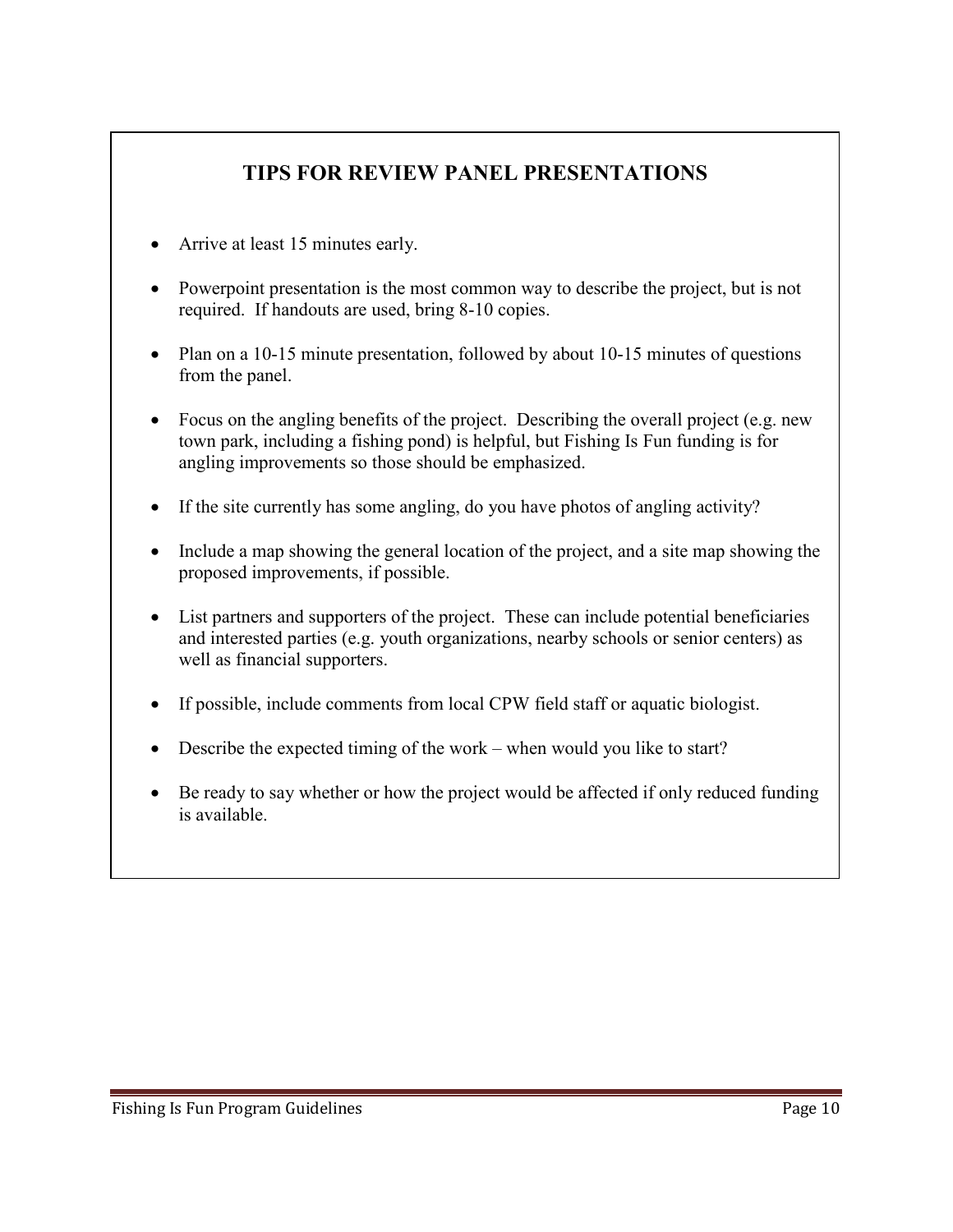### **Important points to keep in mind as a project is developed or implemented**

- Early consultation with Colorado Parks and Wildlife local personnel and/or aquatic biologists can be helpful in project design, and to identify and resolve issues prior to the review panel meeting.
- Federal funds (e.g. Forest Service, BLM funds) cannot be used as match for a project.
- Volunteer time is best documented at the time it is provided, commonly through signed volunteer timesheets. Trying to document volunteer participation in a project after the fact is difficult at best, and may result in reduced match and reduced reimbursement for expenses.
- In-stream habitat projects should conform to Natural Channel Design guidelines. CPW aquatic biologists can help with an assessment of the proposed project and may be able to recommend experienced contractors.
- Do not start construction work before the federal grant is approved and a contract with the state is fully executed.
- If the project design or cost estimates change, contact the Fishing Is Fun program coordinator to determine if an amendment to the federal grant or the state contract is needed. Waiting until the end of the grant period to tell the Fishing Is Fun Program Coordinator of design or budget changes may preclude CPW from being able to reimburse the project sponsor for some costs.
- Funding is provided on a reimbursement basis, which means the project sponsor pays for expenses up front, and then is reimbursed for the Fishing Is Fun share of the expenses later.
- Project sponsors are responsible for maintenance of angling improvements for their useful life, generally 20 years. If a project is on property the sponsor does not own, such as an angling group constructing a project on a water district-owned lake or county open space, either the property owner must accept financial responsibility for the maintenance or the project sponsor must have an agreement with the property owner to provide the maintenance.
- Project sponsors are required to have liability and worker's compensation insurance and to include Colorado Parks and Wildlife as "additional insured".